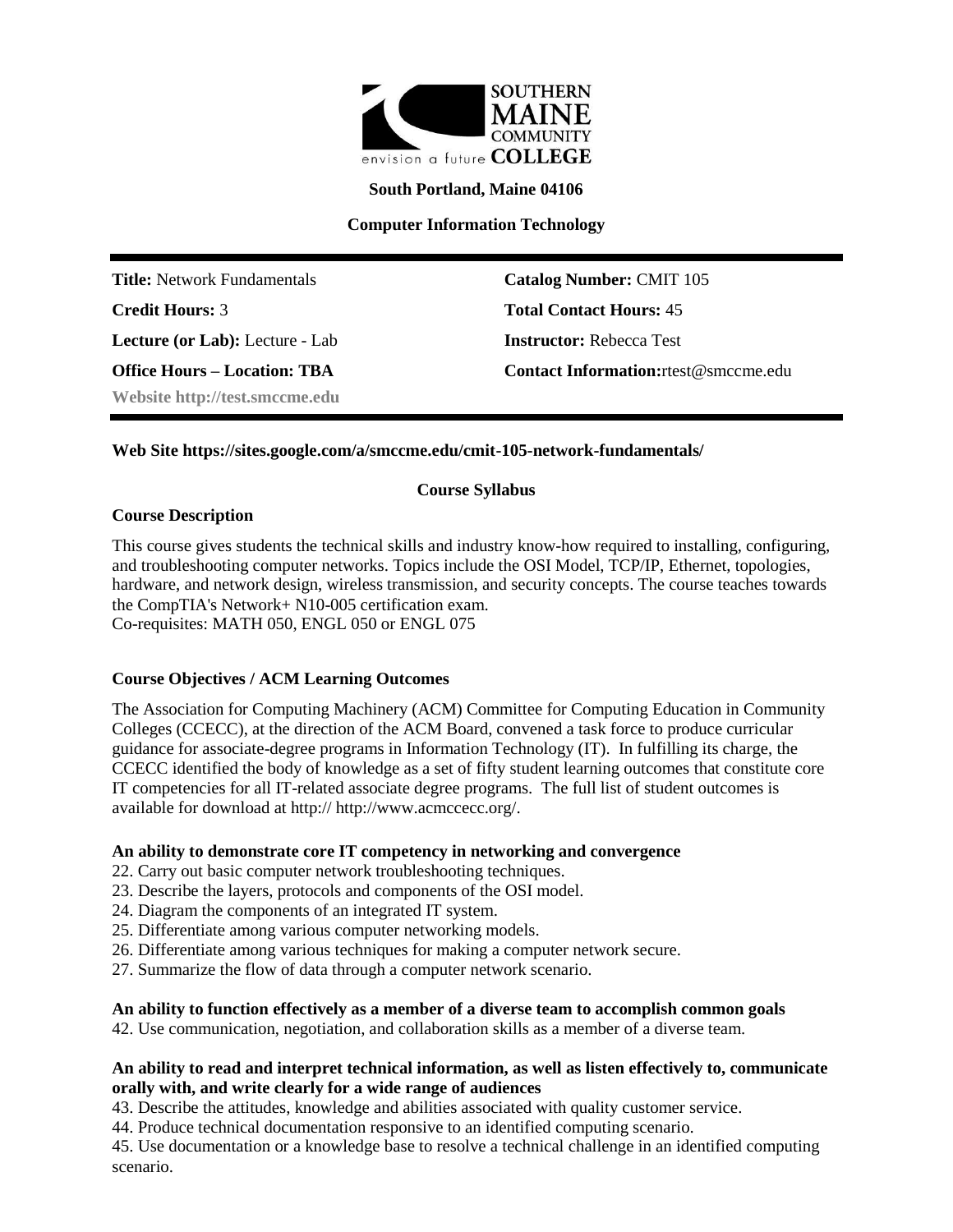# **After successfully completing the course, the student will be able to:**

- 1. Analyze the fundamentals of network topologies
- 2. Describe the physical layers of networks
- 3. Identify the components of interconnecting networks
- 4. Describe the TCP/IP layers
- 5. Apply the fundamentals of routers
- 6. Apply the fundamentals of switches
- 7. Troubleshoot analyze computer networks
- 8. Identify the fundamentals of Network Security

#### **Weekly Learning Objectives: NOTE that chapter readings may be scheduled differently depending on availability of VM infrastructure and network lab. My website should be reviewed weekly for updated schedule of assignments.**

| <b>CMIT 105 Network Fundamentals</b> |                                                                                                                                                                                    |                                                                                                                                                   |  |  |  |
|--------------------------------------|------------------------------------------------------------------------------------------------------------------------------------------------------------------------------------|---------------------------------------------------------------------------------------------------------------------------------------------------|--|--|--|
| Week                                 | Lecture Topics                                                                                                                                                                     | Readings and Labs - Assignments                                                                                                                   |  |  |  |
| 1                                    | Chapter 1: Introduction to<br>Networking - OSI Model. Part 1<br>Welcome to SMCC and<br>introductions.                                                                              | <b>Assignments: Purchase book</b><br>Email Instructor Assignment.<br>Read Chapter 1.<br>Homework: Review questions Page 39 -42                    |  |  |  |
|                                      |                                                                                                                                                                                    | <b>Read Chapter 2</b><br>Lab Getting started installing your VM.                                                                                  |  |  |  |
| $\overline{2}$                       | <b>Chapter 1:</b> Introduction to<br>Networking - OSI Model. Part 2<br><b>Chapter 2: How Computers Find</b><br>Each Other on Networks Part 1                                       | <b>Read Chapter 2</b><br><b>Assignments:</b> Homework: Review questions<br>Page 90 - 93<br><b>Read:</b> Chapter 3<br>Lab                          |  |  |  |
| 3                                    | <b>Chapter 2:</b> How Computers Find<br>Each Other on Networks Part 2<br><b>Introduction Binary</b><br><b>Chapter 3: How Data Is</b><br><b>Transported Over Networks Part</b><br>1 | <b>Read:</b> Chapter 3<br><b>Assignments:</b> Homework: Review questions<br>Page 143 - 145<br>Lab<br><b>Study for Quiz See website for topics</b> |  |  |  |
| $\overline{4}$                       | <b>Chapter 3: How Data Is</b><br><b>Transported Over Networks Part</b><br>$\boldsymbol{2}$<br><b>Introduction Binary</b><br><b>QUIZ</b>                                            | <b>Read:</b> Chapter 4<br><b>Assignments:</b> Homework: Review questions<br>Page $197 - 199$<br>Lab<br><b>Quiz Week 4</b>                         |  |  |  |
| 5                                    | <b>Chapter 4: Structured Cabling</b><br>and Networking Elements<br><b>Introduction Subnetting</b>                                                                                  | <b>Read Chapter 5</b><br><b>Assignments:</b> Homework: Review questions<br>Page 263 - 265<br>Lab                                                  |  |  |  |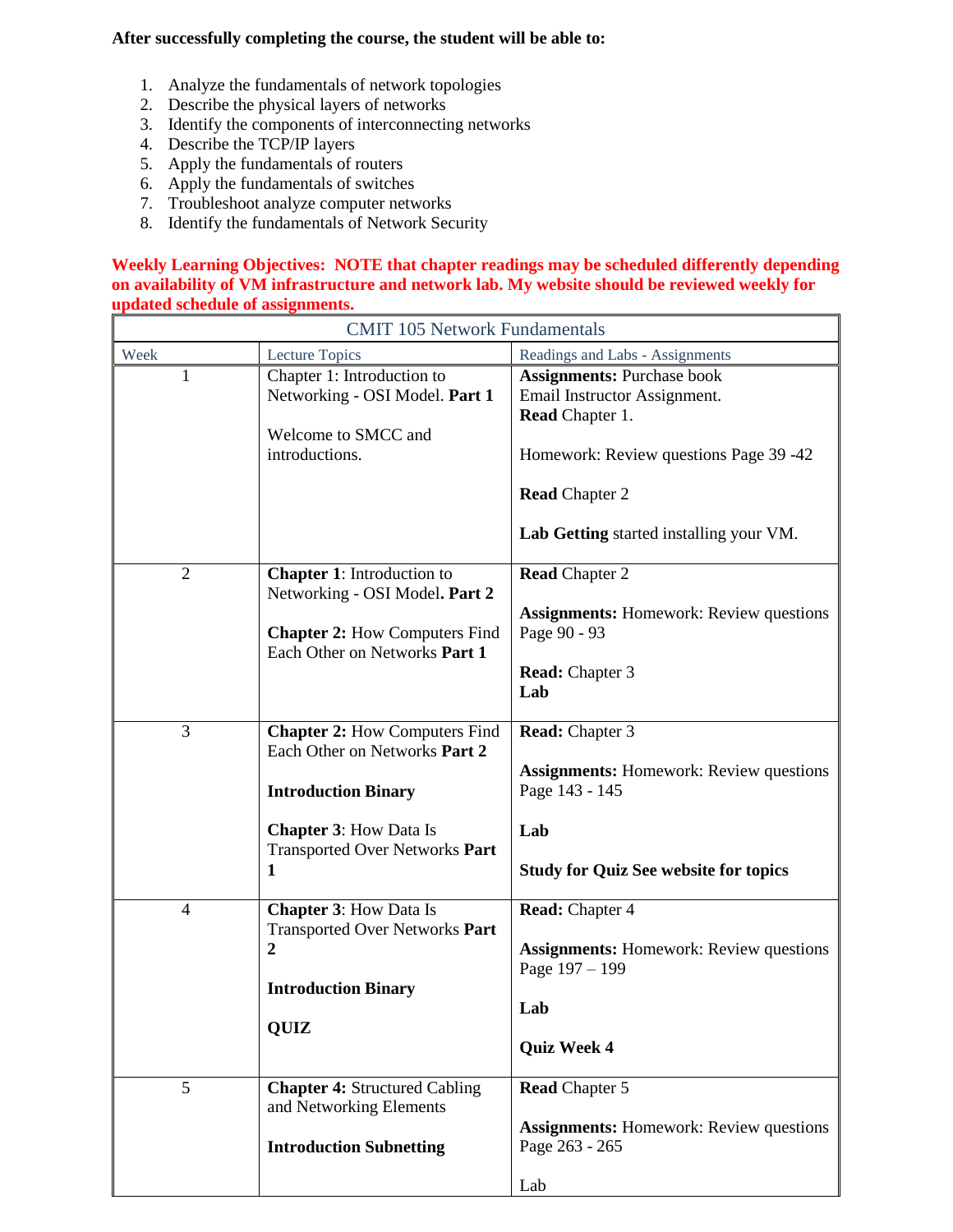| 6      | <b>Chapter 5: Network Cabling</b>                             | <b>Read Chapter 6</b>                                                   |  |
|--------|---------------------------------------------------------------|-------------------------------------------------------------------------|--|
|        | <b>Subnetting CIDR</b>                                        | <b>Assignments:</b> Homework: Review questions<br>Page 322 - 324        |  |
|        |                                                               | Lab                                                                     |  |
| $\tau$ | <b>Chapter 6: Wireless Networking</b>                         | <b>Read Chapter 7</b><br><b>Assignments:</b> Homework: Review questions |  |
|        | <b>More Subnetting CIDR</b>                                   | Page 372 - 374                                                          |  |
|        |                                                               | Lab                                                                     |  |
| 8      | <b>Chapter 7:</b> Cloud computing and<br>Remote Access Part 1 | Study for Midterm. See website for topics.<br><b>Read Chapter 8</b>     |  |
|        | <b>MIDTERM</b>                                                | <b>Assignments:</b> Homework: Review questions<br>Page 423 - 425        |  |
|        |                                                               | Lab                                                                     |  |
| 9      |                                                               | <b>Read Chapter 8</b>                                                   |  |
|        | <b>Chapter 7:</b> Cloud computing and<br>Remote Access Part 2 | <b>Assignments:</b> Homework: Review questions<br>Page 423 - 425        |  |
|        | <b>Review Midterm Answers</b>                                 | Lab                                                                     |  |
| 10     | <b>Chapter 8: Network risk</b><br>Management Part 1           | <b>Assignments:</b> Homework: Review questions<br>Page 39 - 42          |  |
|        |                                                               | Lab                                                                     |  |
|        |                                                               | <b>Read Chapter 8</b>                                                   |  |
| 11     | <b>Chapter 8: Network risk</b><br>Management Part 2           | Read Chapter 9                                                          |  |
|        |                                                               | <b>Assignments:</b> Homework: Review questions<br>Page 479 - 481        |  |
|        |                                                               | Lab                                                                     |  |
|        |                                                               | <b>Study for Quiz See website for topics</b>                            |  |
| 12     | Chapter 9: Unified<br>communication and Network               | <b>Read Chapter 10</b>                                                  |  |
|        | Performance Management<br><b>QUIZ</b>                         | <b>Assignments:</b> Homework: Review questions<br>Page 536 - 538        |  |
|        |                                                               | Lab                                                                     |  |
| 13     | <b>Chapter 10: Network</b><br>Segmentation and Virtualization | <b>Read Chapter 11</b>                                                  |  |
|        | Part 1                                                        | <b>Assignments:</b> Homework: Review questions<br>Page 596 - 598        |  |
|        | <b>Review Quiz Answers</b>                                    | Lab                                                                     |  |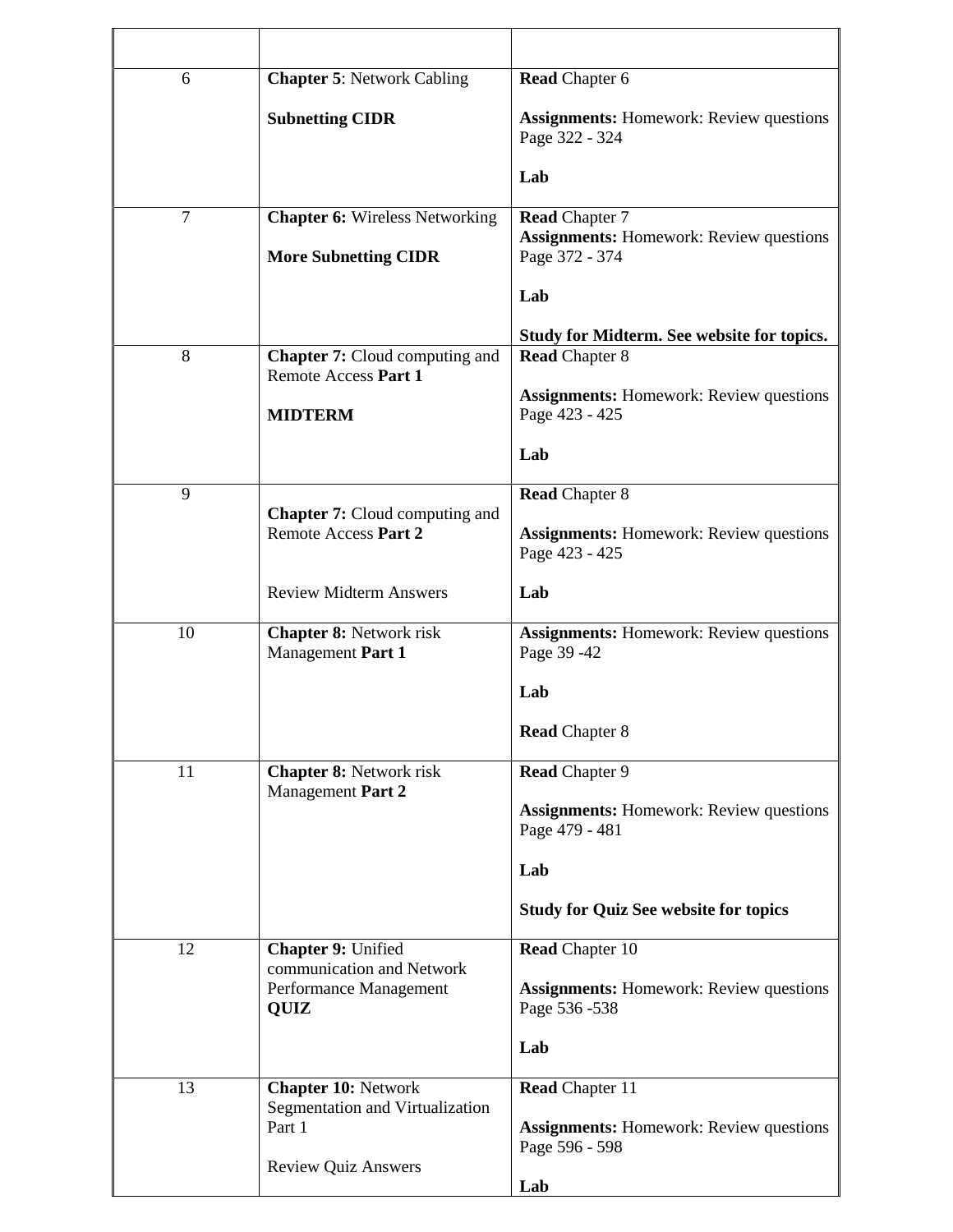| 14 | <b>Chapter 11: Network</b><br>Segmentation and Virtualization<br>Part 2 | <b>Read Chapter 12</b><br><b>Assignments:</b> Homework: Review questions<br>Page 629 - 631<br>Lab |
|----|-------------------------------------------------------------------------|---------------------------------------------------------------------------------------------------|
| 15 | <b>Chapter 12:</b> Industrial and<br><b>Enterprise Networking</b>       | <b>Study for Final Exam</b><br>See website for topics                                             |
| 16 | <b>FINAL Exam</b> Chapters $1 - 12$                                     |                                                                                                   |

# **Student Evaluation and Grading**

| Attendance/Participation | 15% |
|--------------------------|-----|
| Labs                     | 30% |
| Quizzes                  | 25% |
| Midterm - Final          | 30% |

| $\mathbf{A}$ | $93 - 100$ | $C+$ | 77 - 79     |
|--------------|------------|------|-------------|
| $A-$         | $90 - 92$  | C    | $ 73 - 76 $ |
| $B+$         | $87 - 89$  | $C-$ | 170 - 72    |
| B            | $83 - 86$  | $D+$ | $67 - 69$   |
| $B -$        | $80 - 82$  | D    | $ 63 - 66 $ |
|              |            | F    | 62.999      |

# **Text, Tools and / or Supplies**

# Network+ Guide to Networks, 7th Edition

- **Jill West**
- **Tamara Dean**
- **Jean Andrews**
- **ISBN-10:** 1305090942 | **ISBN-13:** 9781305090941

### **Attendance Policy**

Regular and prompt attendance will contribute to your success in this class. Missing 3 consecutive classes will result in being recorded as AF **Administrative Failure**. 3 or more unexcused absences will result in academic failure. If you are 10 minutes late or more to class, 3 points will be deducted from your attendance grade for the day. If you are late to class 3 or more times, it will count as one absence.

An absence maybe excused if it is a family emergency and does not exceed more than 2 classes. Vacations, sleeping in or poor planning does not constitute an excused absence.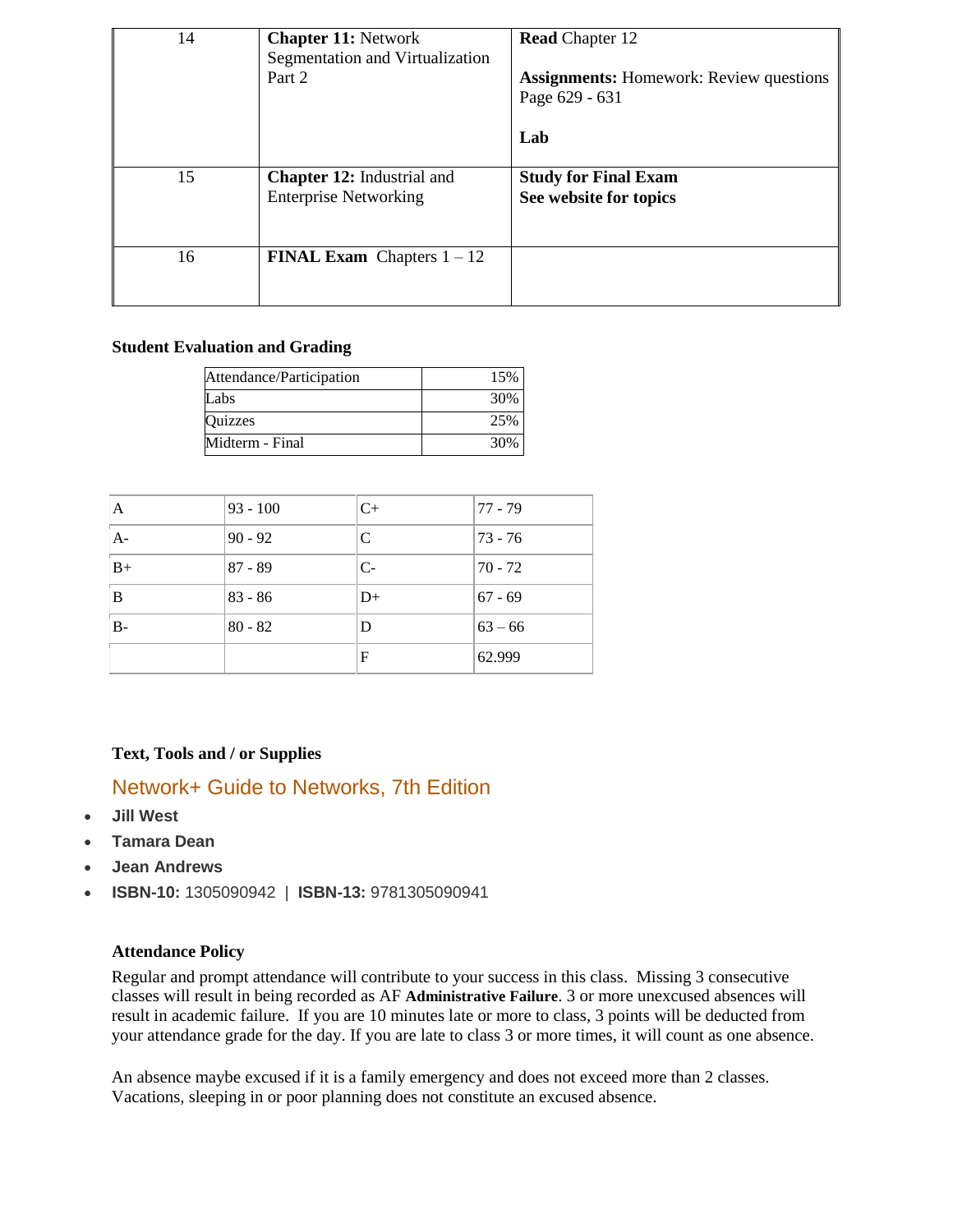# **Assignment Policy:**

- Assignments are due at the beginning of class.
- All email and assignments must be submitted from your SMCC account.
- An assignment will be considered late if it is turned in 10 minutes after class starts.
- Ten Points will be deducted for each day the assignment is late.
- Assignments should be uploaded into your Google drive along with a hard copy the day the assignment is due unless otherwise specified.
- Assignments uploaded to your Google drive later than the time the assignment is due will receive a 5 point penalty each day they are absent from your drive. This statement assumes that you have turned in a hard copy on time otherwise, 10 points will be deducted for each day the assignment is late.

# **Makeup Policy:**

- If for any reason a student is absent from a class, it is the responsibility of the student to obtain any lecture notes from another student and to immediately schedule with the instructor a makeup time for any missed in-class assignments.
- All assignments, tasks and tests that are submitted or completed after the scheduled time and date shall receive a 10 point grade reduction for day that they are late. In some cases you may not be able to make up the lab due access to equipment so it is highly recommended that you attend every class.
- Quizzes and exams must be made up before the next class period after the quiz date.
- Although, as stated by this policy, most absences are unexcused, however in unusual cases, or in cases of documented, valid, and urgent medical or personal emergency, the discretion of the instructor will apply.

# **End-of-Course Evaluation**

Students complete evaluations for each course attended at SMCC. Evaluations are submitted online and can be accessed through the student portal. Students can access the course evaluations beginning one week before the end of classes. The deadline for submission of evaluations occurs Monday at 5 PM following the last day of the class. You will receive an email to your student email account when course evaluations are available.

### **ADA Syllabus Statement**

Southern Maine Community College is an equal opportunity/affirmative action institution and employer. For more information, please call 207-741-5798. If you have a disabling condition and wish to request accommodations in order to have reasonable access to the programs and services offered by SMCC, you must register with the Disability Services Coordinator, Sandra Lynham, who can be reached at 741-5923. Further information about services for students with disabilities and the accommodation process is available upon request at this number. Course policies about online testing are modified to suit each individual's accommodations.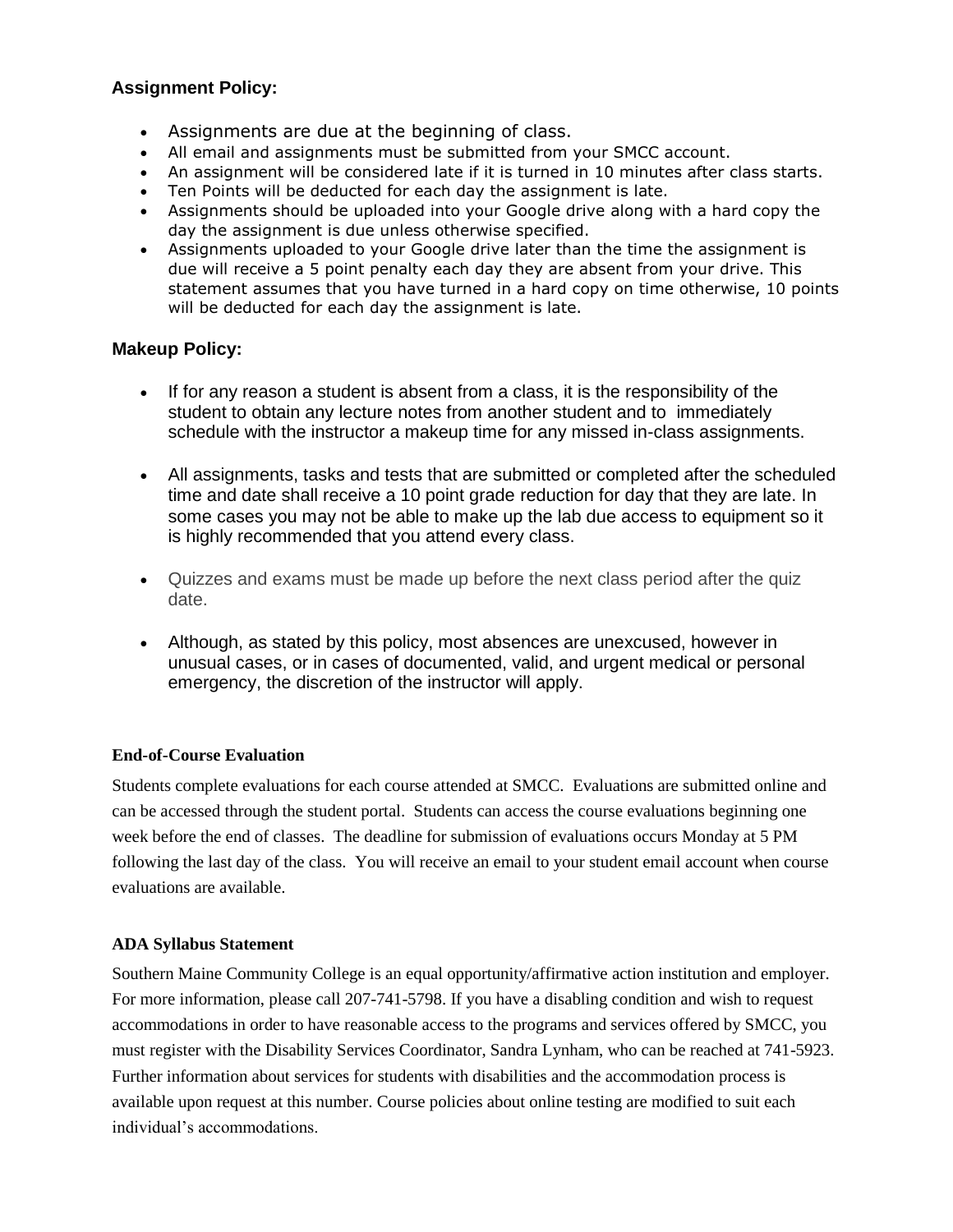# **SMCC Pay-for-Print Policy**

## **Per Page Costs**

Each semester students receive a \$20 printing credit. The balance resets at the end of the semester and any remaining credits are removed. The cost varies depending upon page size and whether printing is done in black and white or color.

- a. There is a \$0.10 per page fee for standard 8.5" by 11" black and white documents.
- b. The reverse sides of duplex (double-sided) documents are free.
- c. There is a \$.50 per page fee for standard 8.5" by 11" color documents.
- d. There is a \$.20 per page fee for 8.5" by 14" (legal) or 11" by 17" (tabloid) black and white documents.
- e. There is a \$1.00 per page fee for 8.5" by 14" (legal) or 11" by 17" (tabloid) color documents.

Duplex charges (printing on both sides of a page) work in the following fashion: One page is \$0.10, two pages are \$0.10, three pages are \$0.20, and four pages are \$0.20, etc. The flipsides are free, but another sheet of paper is \$0.10. Please be aware that a document with any color at all (when printed to a color printer) will by default be printed in color. You are responsible for setting the print job to print black and white if you do not need color. For directions, please go to the IT Help tab in My SMCC.

# **How does it work?**

The College's pay-for-print system monitors printing on all printers (including those in general access labs, library printers, the Academic Achievement Center, Noisy Lounge and technology labs). Students can check the number of pages they have printed by using the Printing Balance tool available on SMCC computers (located in the lower right corner of the screen, near the clock). Departments with work study students who need to print documents for the department should contact the Help Desk at 741-5696 to have a special account set up.

### **Refunds**

Print jobs are eligible for a refund in the event of mechanical or electronic error on the part of the printer, print server, or software used to submit the job. Jobs are not eligible for a refund in cases where the job was not set up correctly, was submitted multiple times, or the student is not satisfied with the result. To request a refund, please bring the offending print to the IT Department in the basement of the Ross Technology Center. Refunds will be granted in the form of a credit to the student's account.

# **Why is SMCC charging for printing?**

The pay-for-print system is an effort to control escalating printing costs. Charging for printing helps offset the increasing cost of supplies and encourages students to conserve resources. To find ways to reduce your printing charges, please go to the IT Help tab on My SMCC. If you have questions about the payfor-printing policy or your printing charges, please contact the Help Desk at 741-5696 or send an email to helpdesk@smccme.edu.

Be sure to log OUT of the system when you've finished your printing, to prevent unauthorized access to your account.